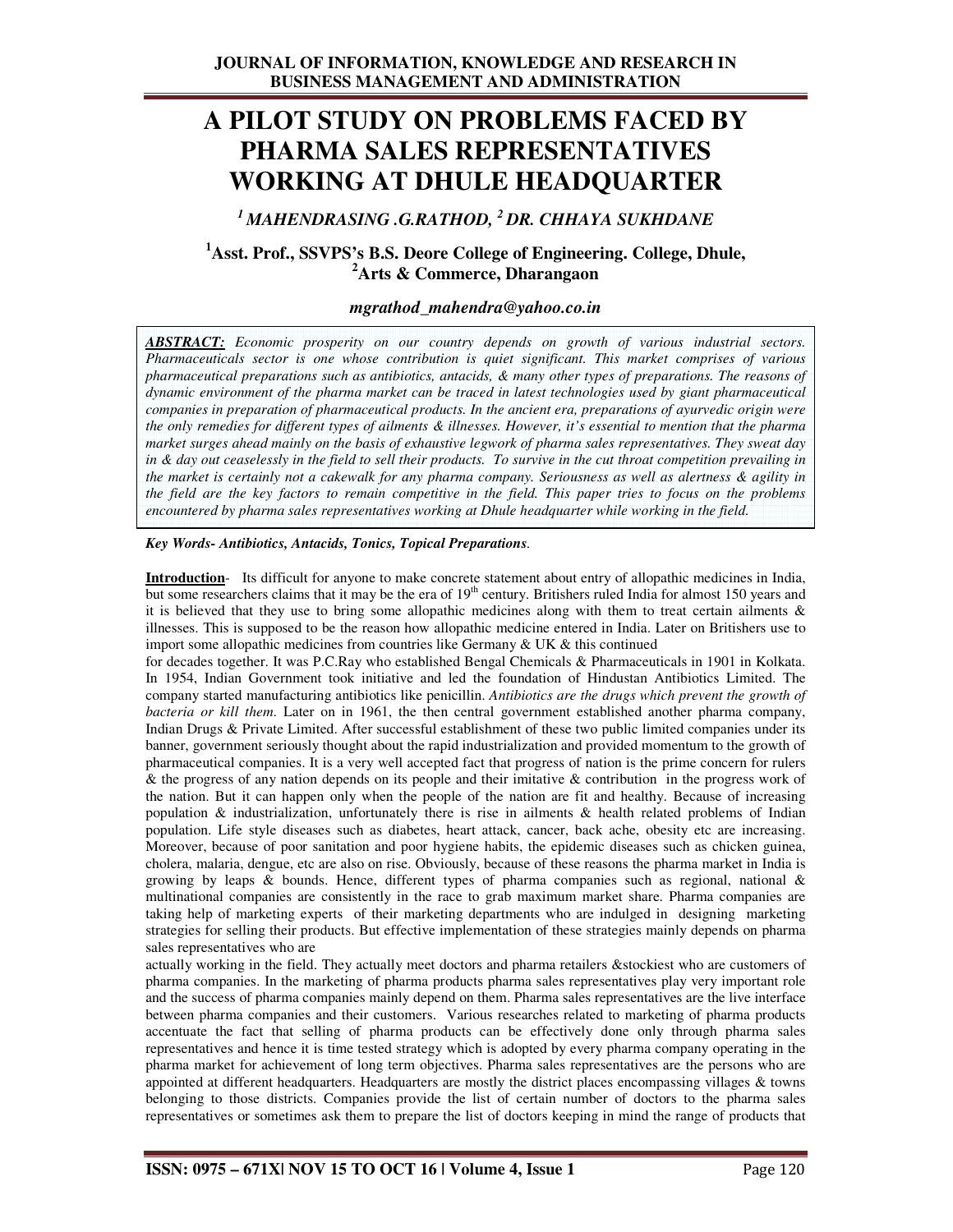they are having. Pharma sales representatives meet these doctors at regular frequency as per policies or guidelines of the companies. The frequency of visit in a particular period of time varies from company to company. During their visit pharma sales representatives convenience the doctors about their products so that they prescribe it for their patients. Patients purchase the products from the pharma retail shop and thus pharma products are sold. As these representatives are meeting doctors on regular basis, they develop a good rapport with doctors. Moreover, face to face communication creates long lasting impact on doctors as various queries and doubts of the doctors are answered by the pharma sales representatives from time to time. Pharma sales representatives not only act as an interface for doctors but they also meet regularly to chemists & stockiest as they are also important customers. They also work as a live link between doctors & chemists as well as wholesalers or stockiests of pharma products. The working area or territory of every pharma sales representatives is already decided by the company and he has to generate prescriptions for his products so that products are sold on the prescriptions & thus sales take place. Annual as well as monthly sales targets are given by the companies to these representatives and they are supposed to achieve it. In this competitive market, they have to run on the hot foot so as to achieve sales target. While striving hard in the field, its but obvious that they come across many problems which are still not addressed by any researcher. This paper tries to throw light on the problems faced by pharma sales representatives working at Dhule headquarter.

#### **Objectives of the Study-** The main objectives of this study are,

1. To understand the method of working of pharma sales representatives.

2. To understand & document the problems faced by the pharma sales representatives working at Dhule headquarter.

**Scope of the Study-** The scope of the research is confined to the Dhule headquarter because it is done at Dhule headquarter and being pilot study, the sample size taken for this study is just of 20 representatives and the survey is done in the month of November this year. So the outcome of this survey applicable to Dhule headquarter only.

**Limitations of the Study -** Being pilot study, most important limitation is territory under consideration. The pilot study is conducted at only one head quarter i. e. Dhule. Another important limitation of the study was the availability of pharma sales representatives as they are always on tour.

#### **Research Design**-

**Sample Population**- Population consists of pharma sales representatives working in different types of companies such as regional, national & multinational and they have varied experience and mixed gender. The total population of pharma sales representatives is 200.

**Sample Size**- The sample size selected is 20 which is 10 % of the total population.

**Method of Sample Selection**- Samples are selected by using convenient sampling technique.

**Sample Description-** The selected samples from the sample population are from different types of pharma companies & they have varied years of experience. The samples are selected on the basis of convenient sampling technique & does not have any female candidate amongst the selected samples.

| <b>Type of Organization</b> | No. of<br>Pharma<br><b>Representatives</b> | <b>Years of Experience</b> | No.<br><b>Pharma</b><br>0f<br><b>Representatives</b> |
|-----------------------------|--------------------------------------------|----------------------------|------------------------------------------------------|
| Multinational               | Λ                                          | $0 - 5$                    |                                                      |
| National                    | 11                                         | $5 - 10$                   | 6                                                    |
| Regional                    |                                            | $10 - 15$                  | ◠                                                    |
|                             | ---                                        | $15-20$                    | ◠                                                    |
|                             |                                            | 20>                        |                                                      |
| <b>Total</b>                | 20                                         |                            | 20                                                   |

#### **Research Tool**-

1. Primary data is collected with the help of questionnaire which served as research tool for this pilot research study.

2. Secondary data used for collecting information required for this research is collected from different books and research journals related to the topic of study.

**Hypothesis-** Hypothesis statement is as follows,

" Pharma sales representatives working in the multinational companies have to cover more number of villages or towns while working in the field."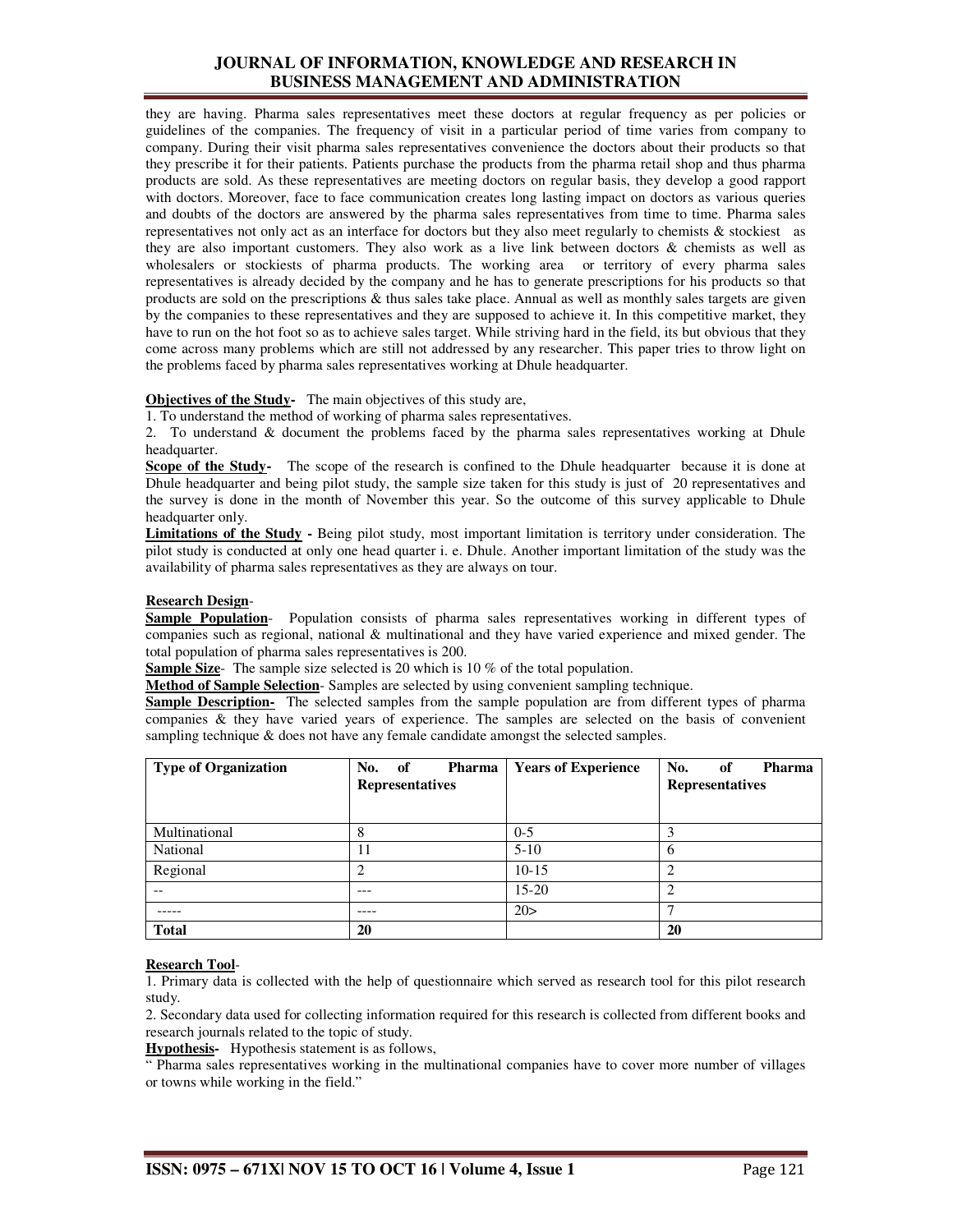**Data Analysis-** The questionnaire used for survey had 10 questions and data analysis includes the analysis & interpretation of every question.

| The data analysis and interpretation of data of every question is done separately and it is as follows. |  |  |  |
|---------------------------------------------------------------------------------------------------------|--|--|--|
|                                                                                                         |  |  |  |

| 1. Do you come across problems while doing your job? | Total | $\%$ |
|------------------------------------------------------|-------|------|
| a. Frequently                                        |       | 20   |
| b. Never                                             |       |      |
| c. Occasionally                                      | 10    | 50   |
| d. Rarely                                            |       |      |
| <b>Grand Total</b>                                   | 20    | 100  |

**Interpretation**- Data shows that some or the other time pharma sales representatives come across problems while working in the field. 20% of the sample population come across problems frequently, where as 50 % of the pharma sales representatives working in the selected geographical area come across problems while working in the field. Data also shows that only 5 % of the selected sample size said that they do not come across problems while working in the field  $\&$  25% of the sample population rarely come across problems while working in the field. So it can be interpreted that occurrence of different types of problems is common while working in the field of pharma selling in Dhule head quarter.

| 2. What is your opinion about clerical work that you have to do in your company? | Total | $\%$ |
|----------------------------------------------------------------------------------|-------|------|
| a. It is excessive                                                               |       | 40   |
| b. It is not excessive                                                           |       | 60   |
| Grand Total                                                                      | 20    | 100  |

**Interpretation-** Clerical work is a part of duty of pharma sales representatives. The 60 % of the sample population feels that it is not excessive where as 40 % sample population is of the opinion that it is excessive. The people who feel that the clerical work given to them is excessive which a not is also a small chunk of sample population under consideration. So companies need to think over it.

| 3. Why do you feel that clerical work given to you is excessive? | Total | $\%$ |
|------------------------------------------------------------------|-------|------|
| a. Because of frequent updation of customer list                 |       |      |
| b. Because of more number of reports                             |       | 45   |
| c. Preparation of presentation at the times of sales meetings.   |       | 30   |
| <b>Grand Total</b>                                               | 20    | 100  |

**Interpretation** - The percentage of population of the sample population who feels that clerical work given to them is excessive because of more number of reports is 45%, where as 30% sample population feels that clerical work is excessive because of preparation of presentation at the time of sales meeting is 30 % where as 25 % feel that frequent updation of customer list is a reason of excessive clerical work. So the interpretation is that because of either reason mentioned above 60% sample population the sample population feels that clerical work is excessive.

| 4. Does excessive clerical work has adverse impact on effectivity of your field work? Total |    | $\%$ |
|---------------------------------------------------------------------------------------------|----|------|
| a. Oftenly                                                                                  |    |      |
| b.Some times                                                                                |    |      |
| Grand Total                                                                                 | 20 | 100  |

**Interpretation-** From the above chart it is clear that all the twenty respondents do agree that excessive clerical work does have adverse impact on effectivity of field work. 85% respondents feel that sometimes they do experience the adverse impact on the effectivity of their field work, where as 15 % sample population feels that they often experience the adverse impact on effectivity of field work. Therefore, it can be interpreted that excessive clerical work adversely affects effectivity of Pharma sales representatives in the field.

| 5. According to you is there unethical competition in pharma market where you are working? Total | $\%$ |
|--------------------------------------------------------------------------------------------------|------|
| Can't say                                                                                        |      |
| N <sub>o</sub>                                                                                   |      |
| Yes                                                                                              |      |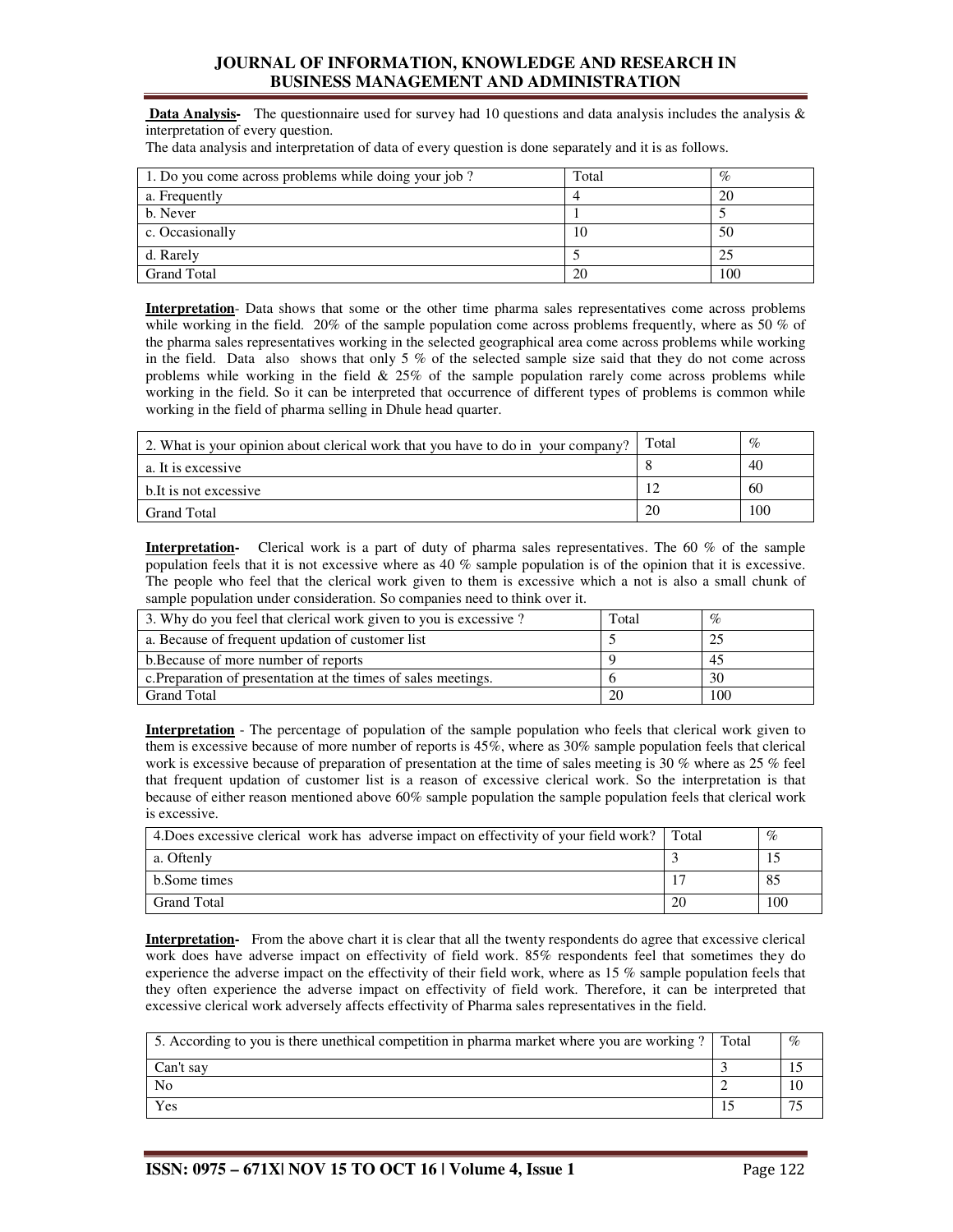| эгл<br>------- - - ---- | $\Delta$<br>$\sim$ | 100 |
|-------------------------|--------------------|-----|

**Interpretation**- Like any other market, pharma market is also very competitive. Unethical competition means use of unfair means for achieving sale. The major chunk of the selected sample size i.e. 75% population feels that there is unethical or unhealthy competition in the field. 15 % population of the selected sample size were not having certain opinion so, they said that can't say anything about any unethical competition. Just 10% of the sample population is of the opinion that there is no unethical competition in pharma field.

| 6. Do your doctors keep | demanding something extra from you? Total |    | $\%$ |
|-------------------------|-------------------------------------------|----|------|
| a. Always               |                                           |    | 40   |
| b. Never                |                                           |    |      |
| c. Sometimes            |                                           |    |      |
| <b>Grand Total</b>      |                                           | 20 | 100  |

**Interpretation-** Survey regarding demanding attitude of the doctors shows that 40% of the sample population is of the opinion that doctors always keep demanding something extra, where as 55% pharma sales representatives feels that doctors demand only sometimes. Only 5% of the pharma sales representatives are of the opinion that doctors never demand something extra.

| 7. What do they preferably demand? | Total | $\%$ |
|------------------------------------|-------|------|
| a. Commission                      |       | 10   |
| b. More samples                    |       | 15   |
| c. Personal gift                   |       | 30   |
| d. Sponsorship for conference      |       | 40   |
| <b>Grand Total</b>                 | 20    | 100  |

**Interpretation-** The above table suggests that sponsorship for the conference is the major demand of the doctors according to 40% pharma sales representatives of the surveyed population. Next major demand of the doctors is personal gift as per opinion of 30% population where as 15% of the population feel that doctors demand extra samples. Only 10% pharma sales representatives believe that commission is the preferred demand of doctors. In brief, it can be interpreted that doctors do demand either of the above mentioned things from pharma sales representatives when they visit to them.

| 8. According to you what is the percentage of demanding doctors from your doctor list? | Total | $\%$ |
|----------------------------------------------------------------------------------------|-------|------|
| a. 0                                                                                   |       |      |
| b. $0-10\%$                                                                            |       | 15   |
| c. 10-20 $%$                                                                           |       | 35   |
| d. 20- 30%                                                                             |       | 15   |
| e. $30-40\%$                                                                           |       | 20   |
| f. $40-50\%$                                                                           |       | 10   |
| <b>Grand Total</b>                                                                     | 20    | 100  |

**Interpretation -** Doctor list is the list of number of doctors to be visited by the pharma sales representatives in a month or cycle. Only 5% pharma sales representatives feel that they do not have any doctor who demands from them. Otherwise there is variable percentage of demanding doctors ranging from 0 to 50 percent. The interpretation from the above finding is that there is significant percentage of doctors in Dhule district who keep demanding something from pharma sales representatives.

| 9. Do your company fulfill demand of doctors? | Total | $\%$ |
|-----------------------------------------------|-------|------|
| a. Always                                     |       |      |
| b. Never                                      |       | 30   |
| c. Sometimes                                  |       | 65   |
| <b>Grand Total</b>                            | 20    | 100  |

**Interpretation-** Survey regarding the fulfillment of the demand of the doctors reveals that out of total doctors surveyed only 5% Pharma sales representatives agreed that company fulfill the demand of the doctors where as 65 % representatives mentioned that sometimes company show inclination towards fulfilling the demand of the